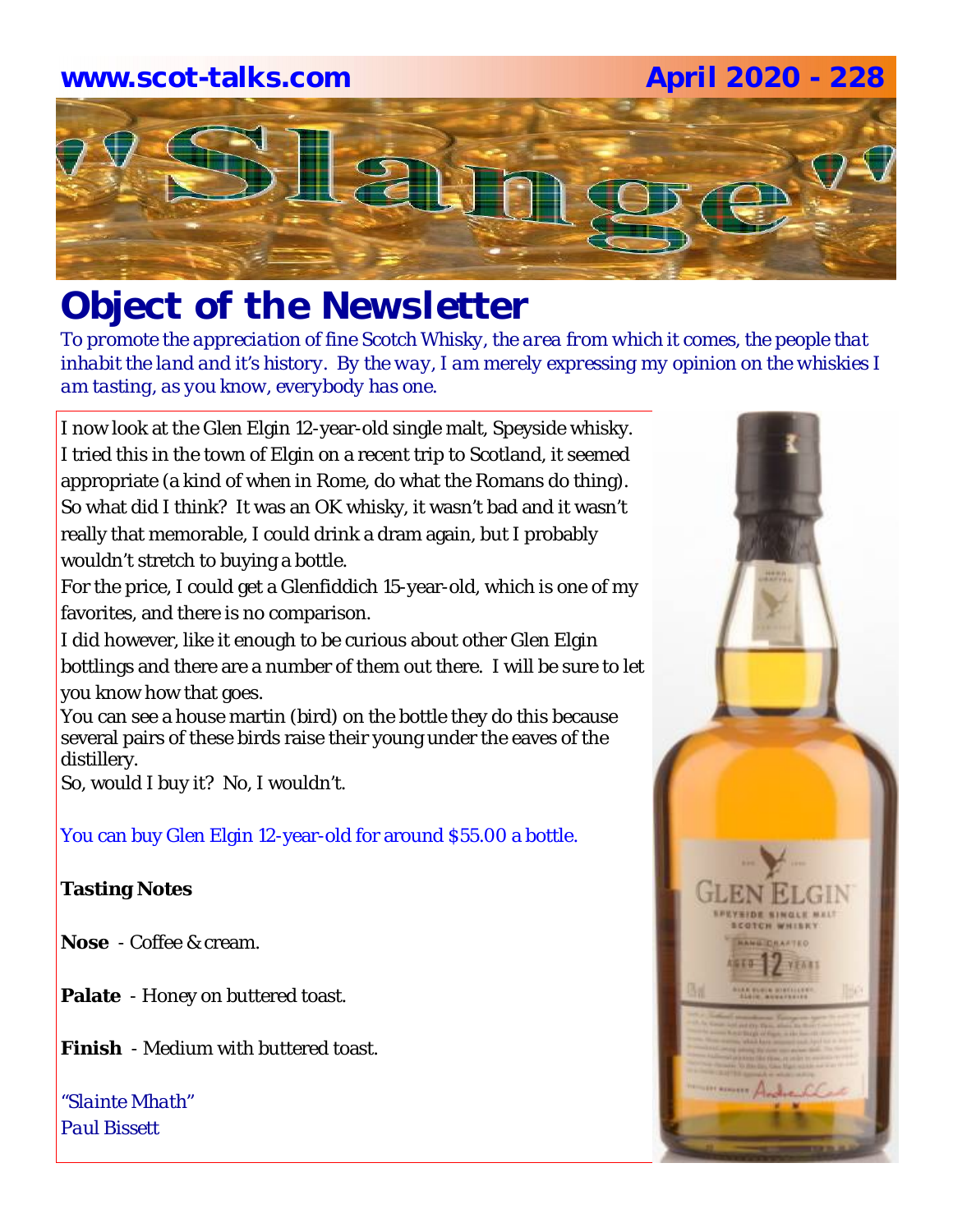

#### **The Tenacity of Orkney's Early Whisky Makers** *by Gavin D Smith*

Neither two world wars, economic decline nor the region's remote location could stop the Orcadians from building Orkney into a destination renowned for its Scotch and peat. Although just two distilleries remain, Gavin D. Smith finds an archipelago rich in whisky history, and tenacity.

The Orkney Islands are located to the north of the Scottish mainland and comprise 70 individual islands, 20 of which are inhabited. Their *history lies as much with Norway* as with Scotland, and Norse places names and ancient archaeological sites abound. When it comes to *Orkney's whisky-making heritage*, most people recount the story of Magnus Eunson, sometimes named as the founder of *Highland Park* distillery. Eunson was a local church officer, illicit distiller and the man who allegedly hid casks of his whisky under a pulpit to prevent their discovery by the forces of the law.

Whether Eunson can really be credited with establishing Highland Park – officially dating from 1798 – or was simply making whisky in the High Park locale of Kirkwall, the island capital of Orkney, during the late 19th century is a moot point. The distillery owner, *Edrington*, prefers the version that it was founded by farmer John Robertson in 1798.

As with the origins of many distilleries, those of Highland Park are shrouded in mystery and myth, and whatever the truth of the Magnus Eunson story, Orkney's distilling heritage is really about so much more.

Apart from Highland Park, there were half a dozen other licensed distilleries briefly active around Kirkwall during the 1820s, and a mystery persists regarding the existence of Kirkwall distillery, recorded as being licensed to one David Driver in 1821.

It has been suggested that Highland Park and Kirkwall distilleries were one and the same thing, but this is clearly not the case. Highland Park was owned by the Robertsons until 1826, when Robert Borwick became licensee, and it remained in the hands of Borwick family members until the 1870s.

Records show that Kirkwall distillery was licensed to James Drever – probably a variant spelling of 'Driver' – in 1825, and subsequent licensees were Thomas Fraser, James Drever, William Chisolm Quay and ultimately John Macdonald & Co. The distillery is described as being on East Road, some distance from Holm Road, where Highland Park is situated, and is last noted as active in 1881-82. A research project into Kirkwall distillery's apparently obscure history is surely long overdue.

Meanwhile, in Orkney's second-largest settlement of Stromness, in the south-west of the mainland, one distillery operated between 1825 and 1831, while a second enjoyed more than a century of existence, from 1817 until 1928.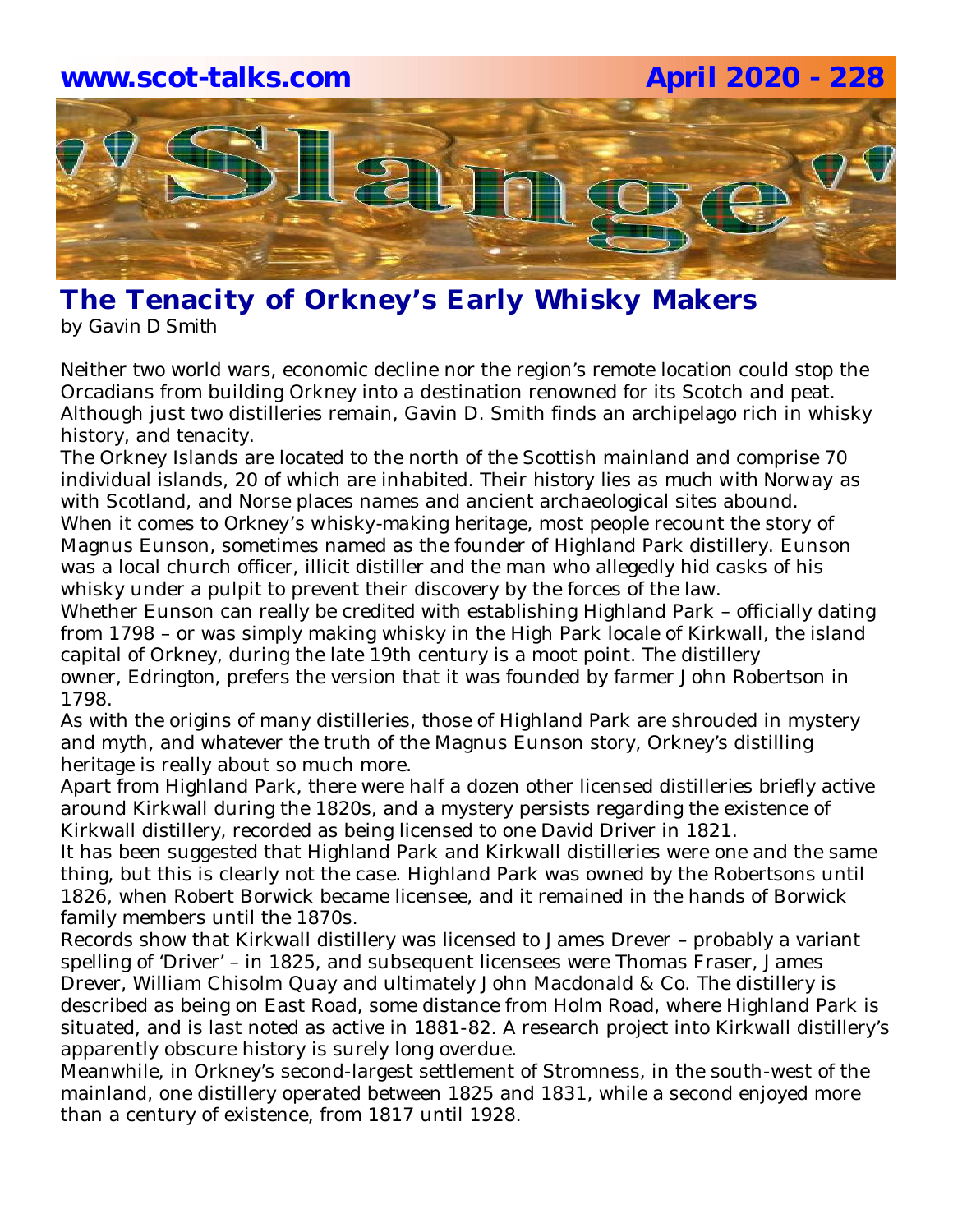# **www.scot-talks.com April 2020 - 228**

Below is a simple guide to help you choose your single malt Whisky, and the flavor notes you should expect from it. Being Scottish I recommend you find a likely candidate and try it in a bar before buying the whole bottle. This Issue; Glen Elgin 12-year-old. For more information on Glen Elgin whiskies go to www.malts.com/en-us/our-whisky-collection/glen-elgin



Floral, Herbal, fresh

Nutty, biscuit (cookie), Subtle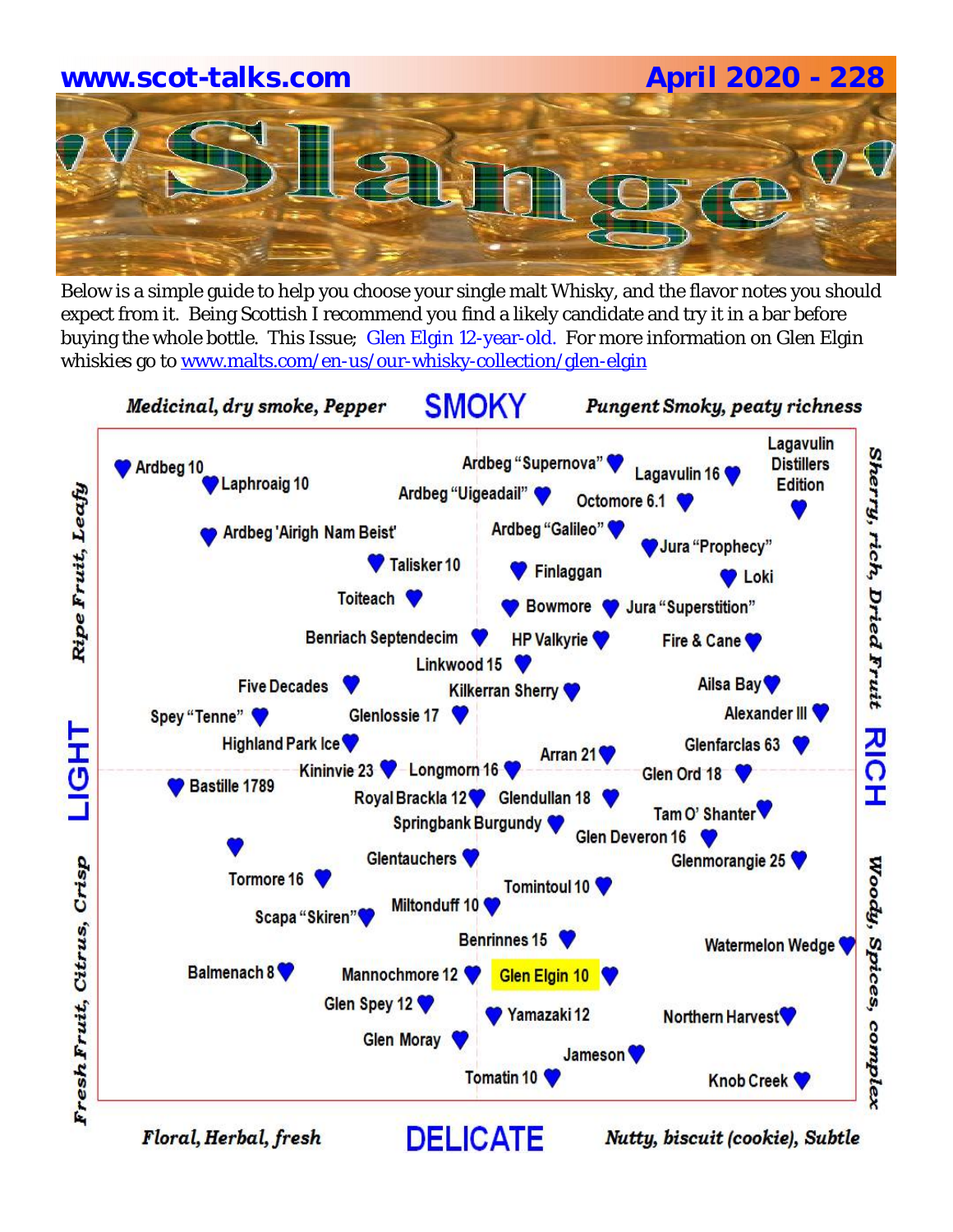

#### **The Tenacity of Orkney's Early Whisky Makers** Cont.

It was established close to the harbour by John Crookshanks, and was named Stromness distillery, though its single malt was initially marketed as Man O'Hoy, after one of Orkney's most distinctive landmarks, the red sandstone sea stack off the island of Hoy. Stromness was in the hands of no fewer than six individuals before closing in 1867, but 1878 saw it restored to use by the Macpherson brothers, who renamed the distillery itself Man O'Hoy and marketed its whisky as Old Orkney, or 'OO'.

The Macphersons ran Stromness distillery until it was acquired sometime between 1900 and 1910 by Belfast-based J&J McConnell Ltd, but the harsh economic climate of the inter-war years forced its closure in 1928. It was subsequently owned for a time by Booths Distilleries, but the distillery buildings were demolished during the 1940s, and ultimately replaced by local authority housing.

When he visited during the mid-1880s, *Alfred Barnard* described Stromness as 'The most remote Distillery in the Kingdom', and wrote that: 'In the little old-fashioned Still House are to be seen two of the "sma" old Pot Stills, each holding 300 gallons. One of these, a veritable smuggler's Still of a peculiar shape, is the quaintest we have seen in our travels, and was formerly the property of a noted law evader; its body is shaped like a pumpkin, and is surmounted by a similarly shaped chamber one fourth the size, to prevent the goods boiling over, through which the neck passes to the head of the Still.'

By the time an undated brochure, written before the First World War and titled *Farthest North*, was produced by J&J McConnell Ltd, Stromness distillery had clearly been significantly upgraded and expanded.

The uncredited author writes: 'The proprietors of the Distillery have modernized all that is possible to modernize in this primitive spot without interfering in any way with the oldstyle system of making good whisky. The very nature of the Distillery itself human hands cannot alter. The rock-hewn chambers, the "sma" auld stills (which still remain, though now unused, having been replaced by larger ones of the same pattern)... '

Along with Highland Park, Orkney's other surviving distillery is *Scapa*, situated two miles to the west, on the shores of the historically strategic bay of Scapa Flow. It was founded in 1885, at a time when Speyside was fast becoming the go-to location for new distillery builds, so why construct it on an island north of the Scottish mainland?

Part of the reason is that one of Scapa's two founders, Robert Macfarlane – the other was Joseph Townsend – had managed Highland Park after previously being in business with his brother Daniel at *Port Dundas* distillery in Glasgow.

This meant he had first-hand experience of the island, its topography and logistics. The quality of Orkney peat for malting purposes was very high, and as *Chivas Brothers'* archivist Chris Brousseau explains: